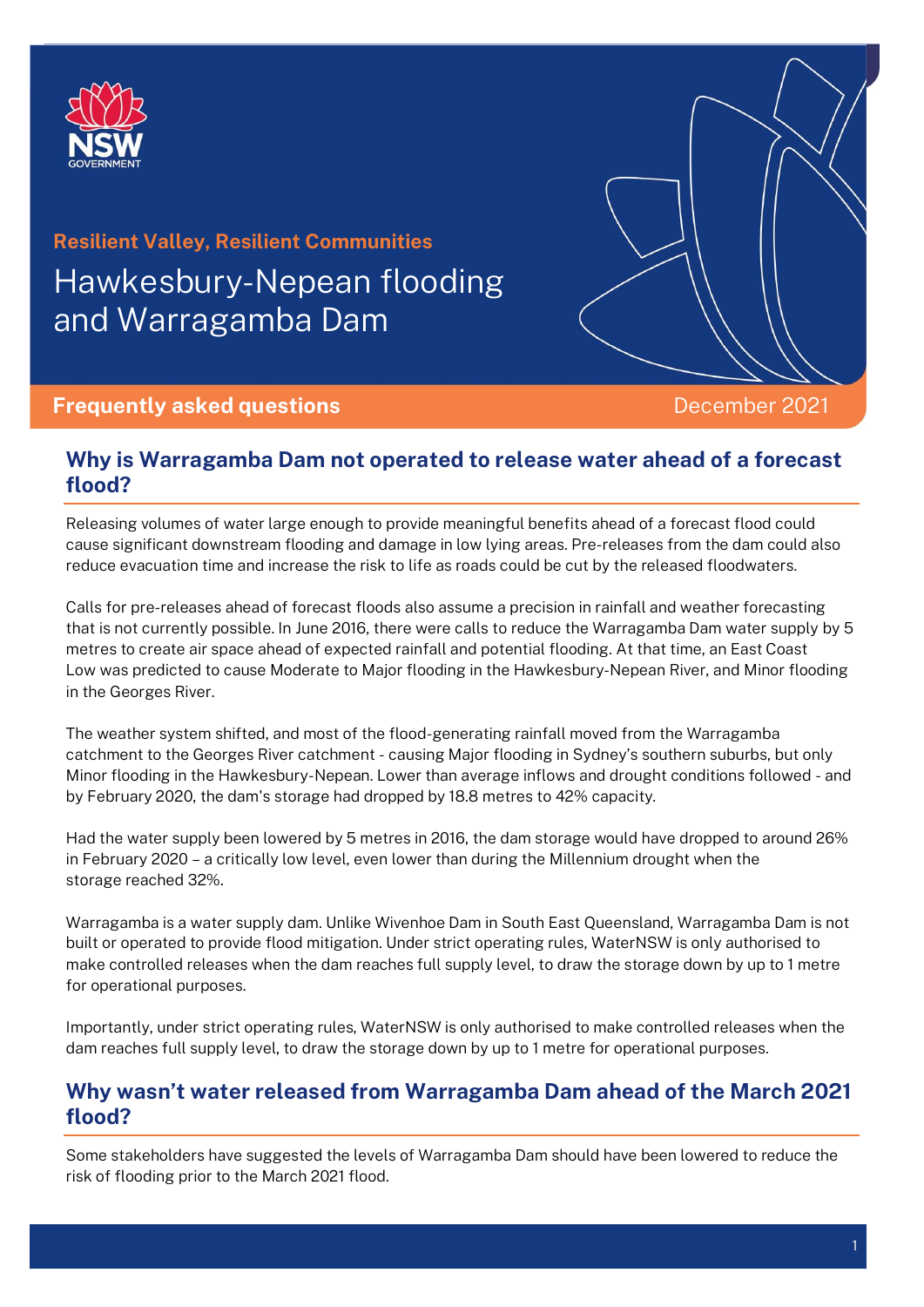Options for operating Warragamba Dam differently have been thoroughly investigated in developing the Hawkesbury-Nepean Valley Flood Risk Management Strategy. Pre-releasing water ahead of a flood, or permanently lowering water supply, may sound straightforward, but both options have significant drawbacks. See further detail below.

# **How much warning was there for the March 2021 flood?**

While eastern Australia had been experiencing wetter La Niña conditions, there was limited advance warning of the widespread and complex rainfall and flooding event in March 2021.

Until Thursday 18 March, a major rain event was not forecast for the Hawkesbury-Nepean catchment. The dam was then at 96.3% capacity. The Bureau of Meteorology upgraded the forecast on Thursday afternoon, almost doubling forecast rainfall. The ongoing forecast, and resulting rainfall and flooding, continued to escalate in the following days, with the dam beginning to spill on Saturday 20 March.

## **What difference would pre-releases from the dam have made to the March 2021 flood?**

Due to the quickly evolving nature of the rainfall and forecasting, the dam operators would not have had enough certainty that the rainfall would fill the dam until the morning of Friday 19 March 2021. By then, analysis has shown it would not have been possible to release enough water to make any meaningful difference to the flood. Warragamba Dam started spilling on the evening of Saturday 20 March 2021.

Based on a release from the dam starting at 9am on Friday 19 March, the flood peak levels at Windsor and Penrith would have been reduced marginally by 0.2m and 0.3m respectively. The options to raise the dam, or to permanently reduce the dam water supply by 5m or by 12m, have also been analysed (see figure below).



*Figure: March 2021 flood peak reduction at Windsor with Warragamba Dam flood mitigation options*

While the pre-release scenarios would have reduced flood levels at both Penrith and Windsor, the impact is small when compared to the other scenarios. All pre-release scenarios perform the worst at Windsor,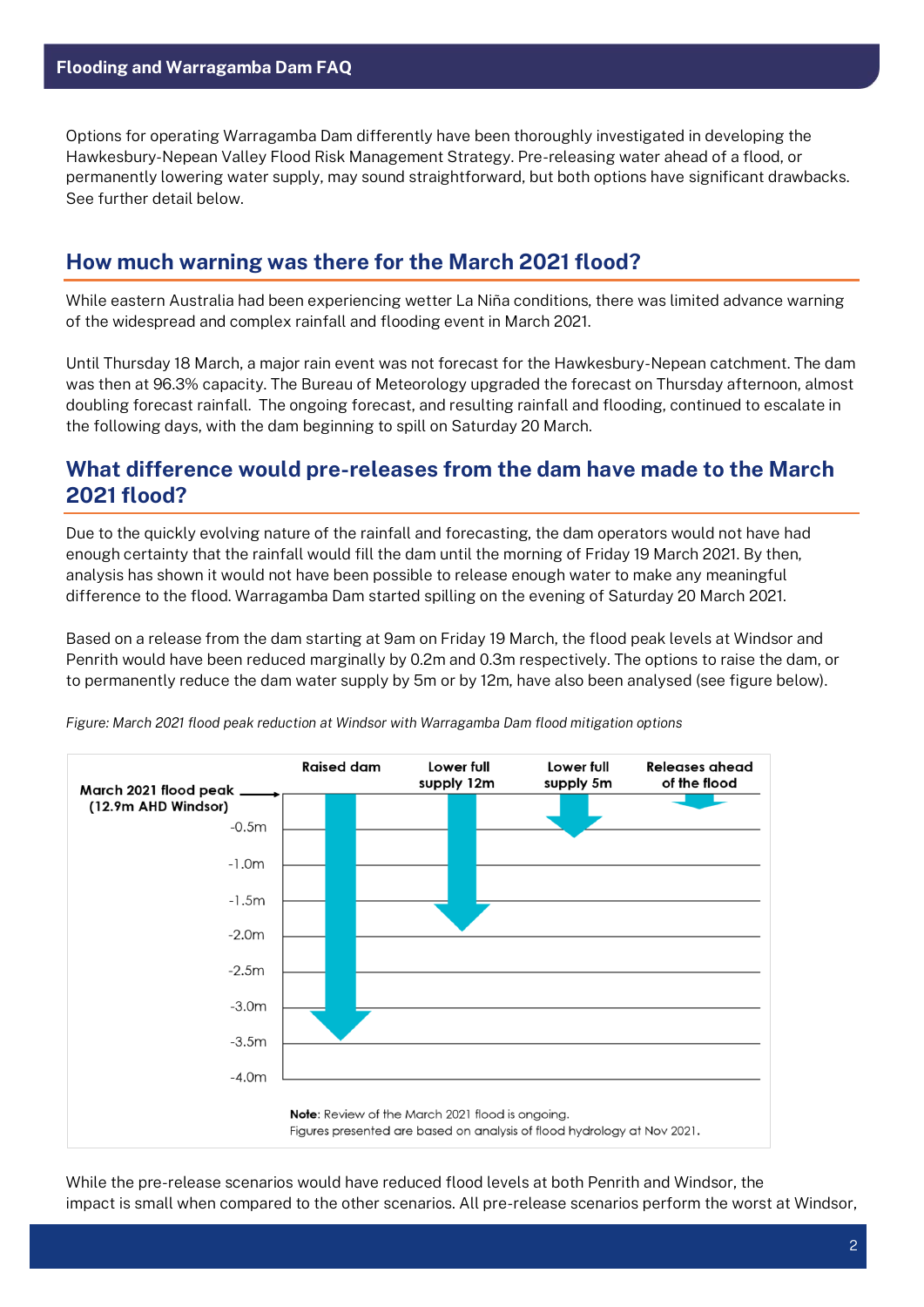which is the centre of the exposed population. This is due to the volume of water required to be mitigated to have a benefit in the vast Windsor floodplain.

With pre-releases beginning on 19 March:

- outflows from the dam would have begun over 1 day earlier
- Yarramundi Bridge would have closed over 1 day earlier
- North Richmond Bridge and the Sackville ferry service would close around half a day earlier, bringing forward the isolation of communities
- the minor flood level at Windsor would have been reached around half a day earlier.

This scale of flooding can have serious consequences for communities downstream of Windsor. Far from reducing the risk, pre-releases could inhibit evacuation and property-saving efforts.

## **With La Niña declared this summer, why aren't releases being made from the dam?**

It has been suggested that because La Niña has been declared for the 2021-2022 summer, Warragamba Dam should be drawn down early in the season. This is because La Niña events are typically accompanied with an increased chance of wetter catchments and fuller storages.

There have been La Niña years with Hawkesbury-Nepean floods, such as in 1950, 1956, and 1988. However, there have also been La Niña years without Hawkesbury-Nepean floods, such as in the dry La Niña of 1938-1939. It's also noteworthy that 3 of the 4 largest Hawkesbury floods since Warragamba Dam was completed in 1960 did not correlate with La Niña – in 1961, 1978 and 1990.

The actual pattern of rainfall in La Niña years is also unpredictable. For example, rain associated with the 2020-2021 La Niña largely missed the catchment for Wivenhoe Dam in south-east Queensland, which subsequently fell to 36% capacity. Wivenhoe Dam is the main supply of water for Brisbane and the greater Ipswich area. In short, the occurrence of La Niña does not guarantee heavy rainfall, or heavy rainfall within a specific catchment.

Greater Sydney's water supply is currently at its sustainable limit. As Warragamba Dam stores around 80% of total supply, releasing stored water from the dam because of a La Niña could represent a significant risk to water security.

Warragamba Dam's gates operate automatically when the dam reaches full supply. Importantly, under strict operating rules, WaterNSW is only authorised to make controlled releases when the dam approaches full supply level, to draw the storage down by up to 1m for operational purposes. The operational releases are made to stop the gates from being triggered unintentionally when the dam is nearing full. Small releases are made at 100% to maintain this level.

Releasing water early to mitigate downstream flooding is currently not authorised, so WaterNSW cannot lower the storage based on weather forecasts.

## **Why isn't Warragamba Dam's level being permanently lowered to mitigate floods?**

Dam lowering options have significant implications for Greater Sydney's water supply system. Sydney' catchments experienced a severe drought between 2017 and early 2020 that demonstrated the water supply system can deplete at a faster rate than had previously been anticipated.